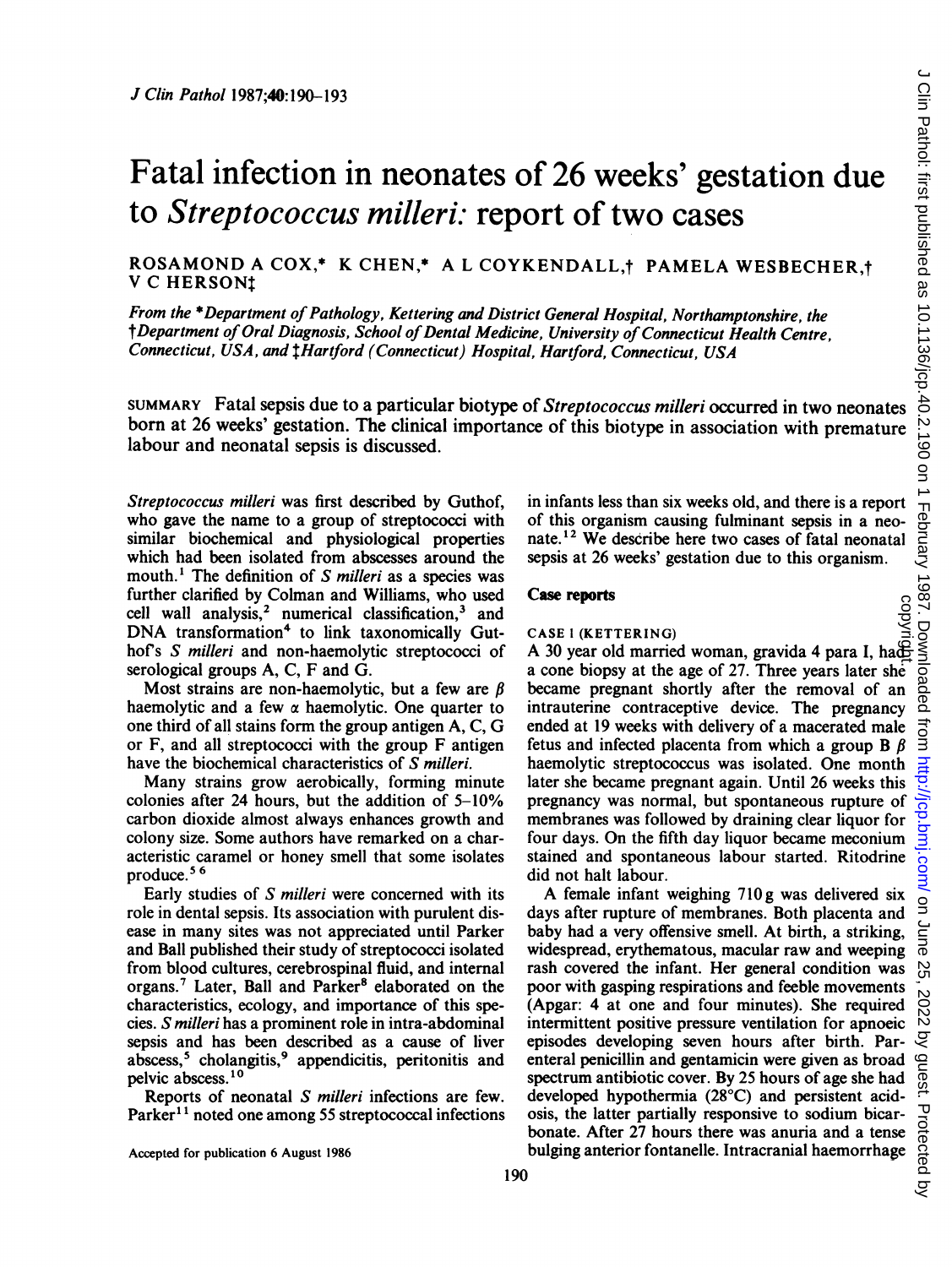

Figure Necropsy appearances of facial rash in case 1.

was diagnosed. Cardiorespiratory support was discontinued 41 hours after birth.

Before death, swabs taken from ears, nose, throat, eyes, umbilicus and skin yielded a heavy pure growth of a non-haemolytic streptococcus, which was subsequently identified as *S milleri*. The organism failed to grow on primary isolation on blood agar incubated in air at 37°C. Profuse growth was obtained on blood agar incubated anaerobically (in 90% hydrogen, 10% carbon dioxide) and on chocolate agar incubated in an atmosphere of 10% carbon dioxide in a carbon dioxide incubator. All isolates had a strong caramel smell. The organism did not group with antisera of Lancefield's groups A, B, C, D, F and G. It was identified as S milleri using API 20 Strep. Necropsy samples of lung and skin also yielded the same organism in pure culture.

#### CASE <sup>2</sup> (CONNECTICUT)

A <sup>29</sup> year old married black woman, gravida 8, para I, spontaneous abortion 6, had a cervical cerclage placed early in pregnancy because of cervical incompetence. The pregnancy continued uneventfully until spontaneous rupture of membranes occurred at 26 weeks' gestation. She was afebrile and the fluid appeared clear. An amniocentesis yielded clear fluid with no neutrophil polymorphs or bacteria. Betamethasone was given and the mother observed. The following day, however, the infant was delivered by caesarean section because of a falling fetal biophysical score.

The infant boy weighed 1-25 kg, and had an Apgar score of 4 at one minute and 6 at five minutes. His estimated gestational age was 26 weeks. He was placed on mechanical ventilation because of severe hyaline membrane disease. Cultures of gastric aspirate, blood, and tracheal secretions were obtained, and he was given ampicillin and kanamycin. The infant's condition initially seemed to stabilise, but by eight hours of age he began to deteriorate. The white cell count fell from  $5.8 \times 10^9$ /l to  $2.2 \times 10^9$ /l, with 16% mature neutrophil polymorphs and 16% immature neutrophil polymorphs. Chloramphenicol was added and a two volume exchange transfusion performed. Despite these measures the infant developed progressive respiratory failure with bilateral pneumothoraces and cardiovascular collapse and died at 13 hours of age.

Maternal cultures of amniotic fluid (at amniocentesis) and placenta, as well as neonatal cultures of gastric aspirate and tracheal aspirate all grew S milleri. Microscopic examination of the placenta showed early chorioamnionitis.

# Pathology

#### CASE <sup>I</sup>

Examination showed a mildly jaundiced female fetus with a maturity of about 26 weeks and without developmental abnormality. Small strawberry coloured macules were densely scattered in a butterfly distribution on the face (figure). The rash was spread evenly over the lower abdomen and medial aspects of both thighs, with blotchy confluence over the right inferior posterior chest wall and loin regions; the loin regions had a deeper red raw appearance.

The focally aerated and consolidated lungs showed posterior congestion and scattered pleural petechiae. Histologically the lungs were irregularly expanded,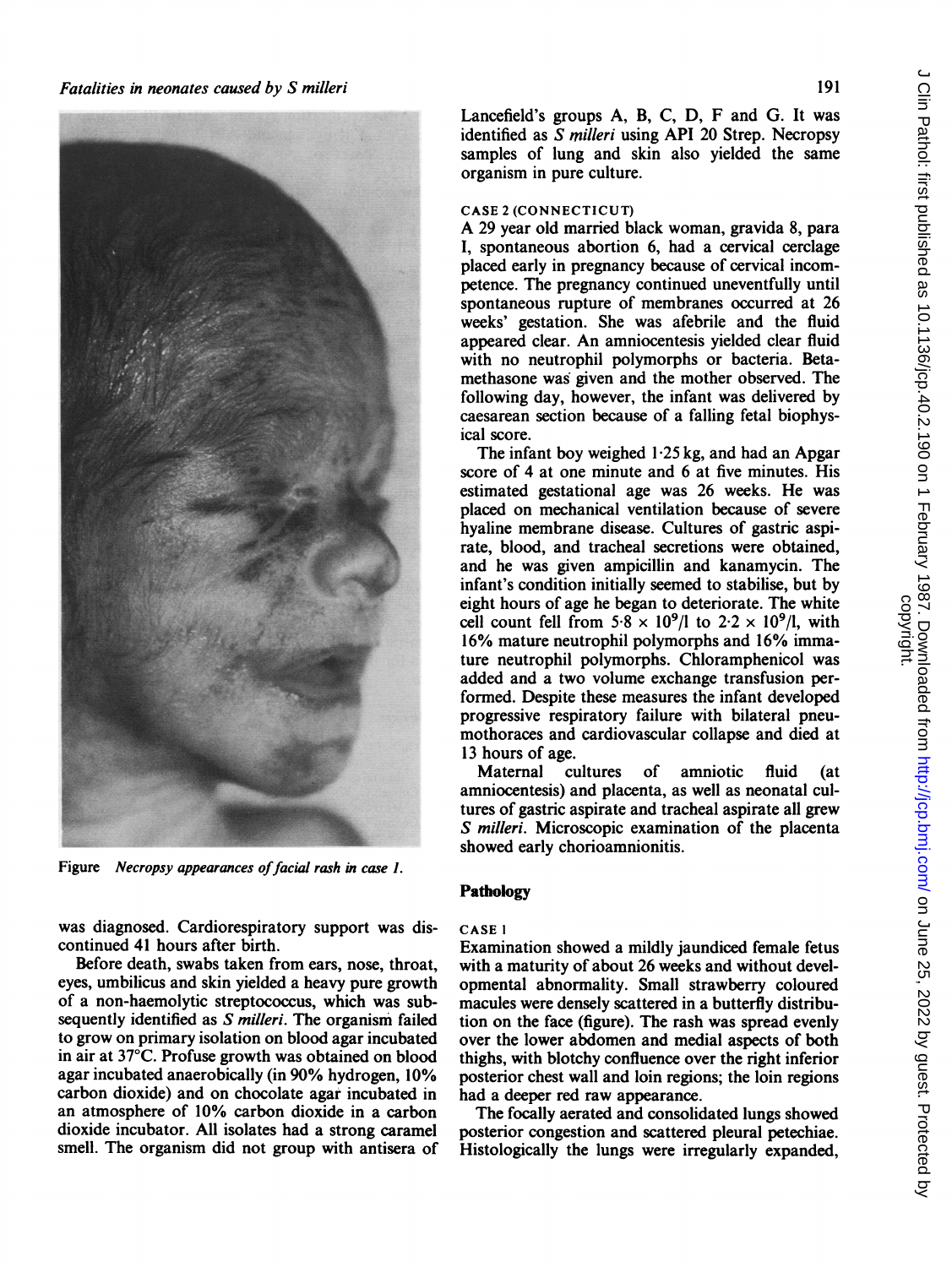and dilated airways contained fetal squamous debris. The lungs and all other organs examined showed no evidence of infection. The cerebral cortex was tinged yellow, and a firm, dark, slightly variegated blood clot protruded from the left lateral ventricle through the parietal lobe on to the cortical surface. Moderate amounts of blood clot enclosed the inferior surface of the cerebellar hemispheres and brain stem.

#### CASE <sup>2</sup>

Examination showed a male infant, about 26 weeks of age, without congenital malformations. No rashes were noted. The lungs were consolidated and congested. Histologically the lungs were poorly aerated with early hyaline membrane formation and occasional inflammatory cells. The brain showed bilateral small subependymal haemorrhages.

### **Discussion**

These two cases provide further examples of the pathogenic role of S milleri, which caused fatal neonatal sepsis at 26 weeks' gestation. This has not, to our knowledge, been previously recorded. We suggest that in each case described here the cervix was abnormal and functionally inadequate, thus predisposing to ascending infection.

Other organisms, which may be present in the cervix (Neisseria gonorrhoeae, Chlamydia trachomatis, U urealyticum, and group B streptococci), have been associated with premature labour.<sup>13</sup> The mechanism by which this occurs remains speculative, but recent in vitro studies have shown that human amnion cells show <sup>a</sup> six-fold increase in prostaglandin E output when exposed to intact or disintegrated bacteria.<sup>14</sup> It has been hypothesised that phospholipase  $A_2$ , produced by infecting bacteria, could cause premature labour by deacylation of arachidonic acid.<sup>15</sup>

The role of S milleri in the female genital tract during pregnancy and the puerperium is unknown. Poole and Wilson identified S milleri in four puerperal perineal wounds (all in mixed growth) and in six patients with offensive lochia.<sup>16</sup>

The source of S milleri was almost certainly the vagina. Poole and Wilson identified a biotype of S milleri (raffinose  $+$ , melibiose  $+$ ) which comprised most vaginal isolates, a quarter of faecal isolates, and which was absent elsewhere.<sup>16</sup> Ball and Parker<sup>8</sup> noted that S milleri isolates, which fermented raffinose and melibiose or mannitol, were often derived from the female genital tract. Ruoff and  $Kunz<sup>17</sup>$  found similar streptococci in urine cultures. In both of the cases reported here the isolates conformed to this biotype. Both fermented lactose, trehalose, mannitol and raffinose, and hydrolysed aesculin. Neither was haemolytic. They produced identical reaction patterns in the API identification system (called API 20 Strep in the United Kingdom and API Rapid Strep in the United States of America); API profile number 5261551.

Inflammatory softening and rupture of the membranes permitted access to the amniotic cavity. This may have led merely to surface infection and rash in case 1, but the isolation of S milleri from a necropsy lung sample is presumptive evidence of systemic infection. The absence of obvious histological inflammatory changes in either of these cases does not necessarily exclude systemic infection as the immune system at 26 weeks is exceedingly immature.

Thus infection with S milleri in utero led to the birth of two infants who were compromised both by extreme prematurity and systemic infection. The incidence of neonatal sepsis caused by non-haemolytic or "viridans" streptococci seems to be increasing, at least in North America.<sup>18</sup> <sup>19</sup> Because this biotype of S milleri is usually not haemolytic, it is probably identified simply as a non-haemolytic streptococcus in many laboratories. In the light of our two cases and an earlier report,<sup>12</sup> this species should be suspected in cases of neonatal sepsis and septic abortion.

We thank Mr RJ Smith and Dr EH Smith for allowing us to report the clinical details of patients under their care in Kettering. We also thank Dr G Colman $\leq$ ing us to report the clinical details of patients undeed<br>their care in Kettering. We also thank Dr G Colman $\leq$ <br>Central Public Health Laboratory, Colindale, Lon $\leq$ <br>don for the initial identification of the Kettering is don for the initial identification of the Kettering iso $\vec{r}$ late.

#### References

- <sup>1</sup> Guthof 0. Pathogenic strains of Streptococcus viridans: streptococci found in dental abscesses and infiltrates in the region of the oral cavity. Zentrabl Bakteriol Parasitenk 1956;166:553-64.
- <sup>2</sup> Colman G, Williams REO. The cell walls of streptococci. J Gen Microbiol 1965;41:375-87.
- <sup>3</sup> Colman G. The application of computers to the classification of Streptococci. J Gen Microbiol 1968;50:149-58.
- 4 Colman G. Transformation of viridans-like streptococci. J Gen Microbiol 1969;57:247-55.
- 5 Moore-Gillon JC, Eykyn S, Phillips I. Microbiology of pyogenic liver abscess. Br Med J 1981;283:819-21.
- <sup>6</sup> Shlaes DM, Lerner PI, Wolinsky E, Gopalakrishna KV. Infections due to Lancefield group F and related streptococci (S milleri, S angiosus). Medicine 1981;60:197-207.
- <sup>7</sup> Parker MT, Ball LC. Streptococci and aerococci associated with systemic infection in man. J Med Microbiol 1976;9:275-302.
- <sup>8</sup> Ball LC, Parker MT. The cultural and biochemical characters of Streptococcus milleri strains isolated from human sources. J Hyg (Camb) 1979;82:63-78.
- 9 Murray HW, Gross KC, Masur H, Roberts RB. Serious infections caused by Streptococcus milleri. Am J Med 1978; 64:759-64.
- <sup>10</sup> Poole PM, Wilson G. Streptococcus milleri in the appendix. J Clin Pathol 1977;30:937-42.
- 11 Parker MT. Neonatal streptococcal infections. Postgrad Med J 1977:53:598-606.
- 1977;53:598-606. 12 Spencer RC, Nanayakarra CS, Coup AJ. Fulminant neonatal sepsis due to Streptococcus milleri. J Infect 1982;4:88-9.